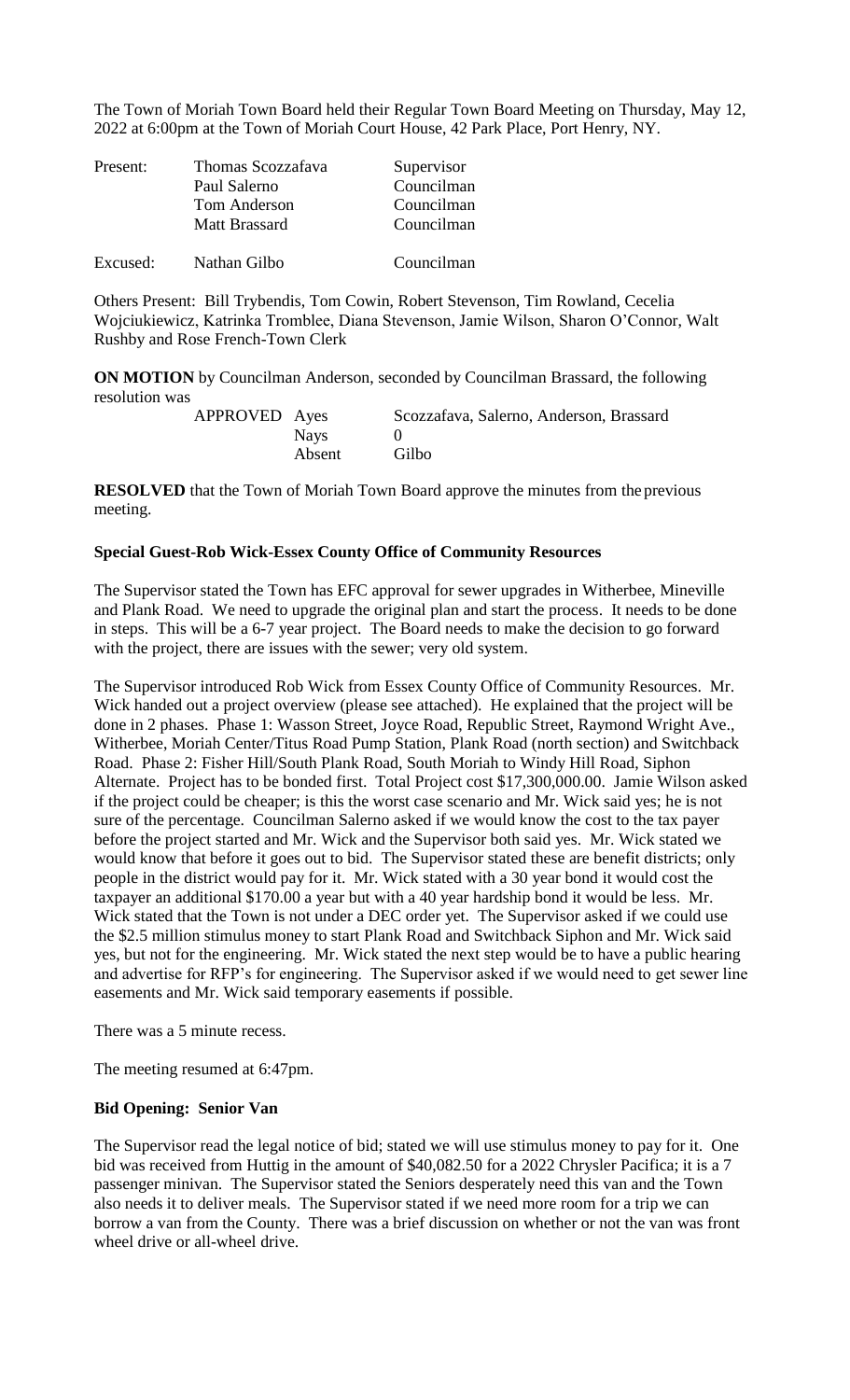# **87. ON MOTION** by Supervisor Scozzafava, seconded by Councilman Anderson, the following resolution was

APPROVED Ayes Scozzafava, Salerno, Anderson, Brassard Nays 0 Absent Gilbo

**RESOLVED** to accept the bid from Huttig in the amount of \$40,082.50 for a 2022 Chrysler Pacifica.

# **Floor Open to the Public:**

Walt Rushby stated Woodbury, VT just built a new fire house for \$1.3 million; he stated the cost to the tax payer on a \$100,000 home was less than a \$1.00. He described in detail what it had. The supervisor stated that the Town Board has no control over the fire district. The Supervisor told Mr. Rushby he should attend a fire commissioners meeting. If they want to consolidate they need to go to the fire commissioners in each district. The Supervisor reminded everyone that just because you consolidate it doesn't mean that you will lose your station.

## **Department Head/Town Board Reports:**

The Supervisor asked Jamie Wilson if he ran the numbers on sidewalk repairs. He also stated that parking on Main Street is still an issue. Mr. Wilson stated we got some extra funding this year but it is not offsetting the cost of paving. He would like to finish Fisk Road this year; he stated that the price of black top is through the roof. Essex County Soil & Water told Mr. Wilson that we need a bridge at the end of Fisk Road near Edgemont Road in the dip and Mr. Wilson stated there just isn't enough money in the budget and what is there is working. The Supervisor stated that last year; January – April we spent \$53,460 in fuel and this year January – April we spent \$76,115. Sharon O'Connor asked if the Town locks in and the Supervisor stated we pay based on rack price. Mr. Wilson reminded everyone that the Roe Pond Fishing Tournament is May 21, 2022 so please refrain from fishing there until after the tournament. Mr. Wilson thanked all residents who have helped pick up road side garbage. The Supervisor thanked everyone also.

Tom Cowin-Building & Grounds stated that the banners are up; almost 350 of them. They helped Elizabethtown put theirs up also.

Councilman Salerno had nothing to report.

Councilman Brassard stated the campsites opened last weekend, they are full; no issues.

Councilman Anderson stated they received 15 applications for Youth Commission Counselor. Will do interviews Monday and Tuesday and will bring names to the Board for approval in June. They will probably hire 12 counselors. They usually have 100 kids sign up. Councilman Brassard stated that whoever doesn't get hired please send them to the Town of Crown Point, they are in desperate need of kids for their program. Councilman Anderson stated it is a 4-week program. The Supervisor reminded everyone the program is at BOCES this year. Program will start July  $11<sup>th</sup>$ . Councilman Anderson stated Steve Pelkey is working on the safety plan.

Rich Lapier-Building Codes: Issued 5 building permits for the month of April, 2022 (report given to the Town Clerk).

#### **Supervisor's Report:**

The Supervisor discussed the NYS Police sub-station. He read an email from Major Litardo. The Supervisor stated they cannot commit to coverage so the Town cannot commit to a building. The Supervisor stated he feels the community does not want the sub-station. Councilman Brassard asked if we could still put it on the ballot in November. The Supervisor said yes but there are certain things that need to be done first; SEQRE, nail the cost down, etc. The Supervisor stated it is a hard time to ask tax payers for more money. The Supervisor asked the Board if they wanted to leave it for now and the Board was in agreement with this. Councilman Anderson stated he was disappointed. Councilman Brassard stated he thought we were going to get more coverage. Councilman Salerno stated Cecelia Wojciukiewicz had a good point when she said it is the response time that is valuable. The Supervisor stated we have until August 8, 2022 to put it on the ballot.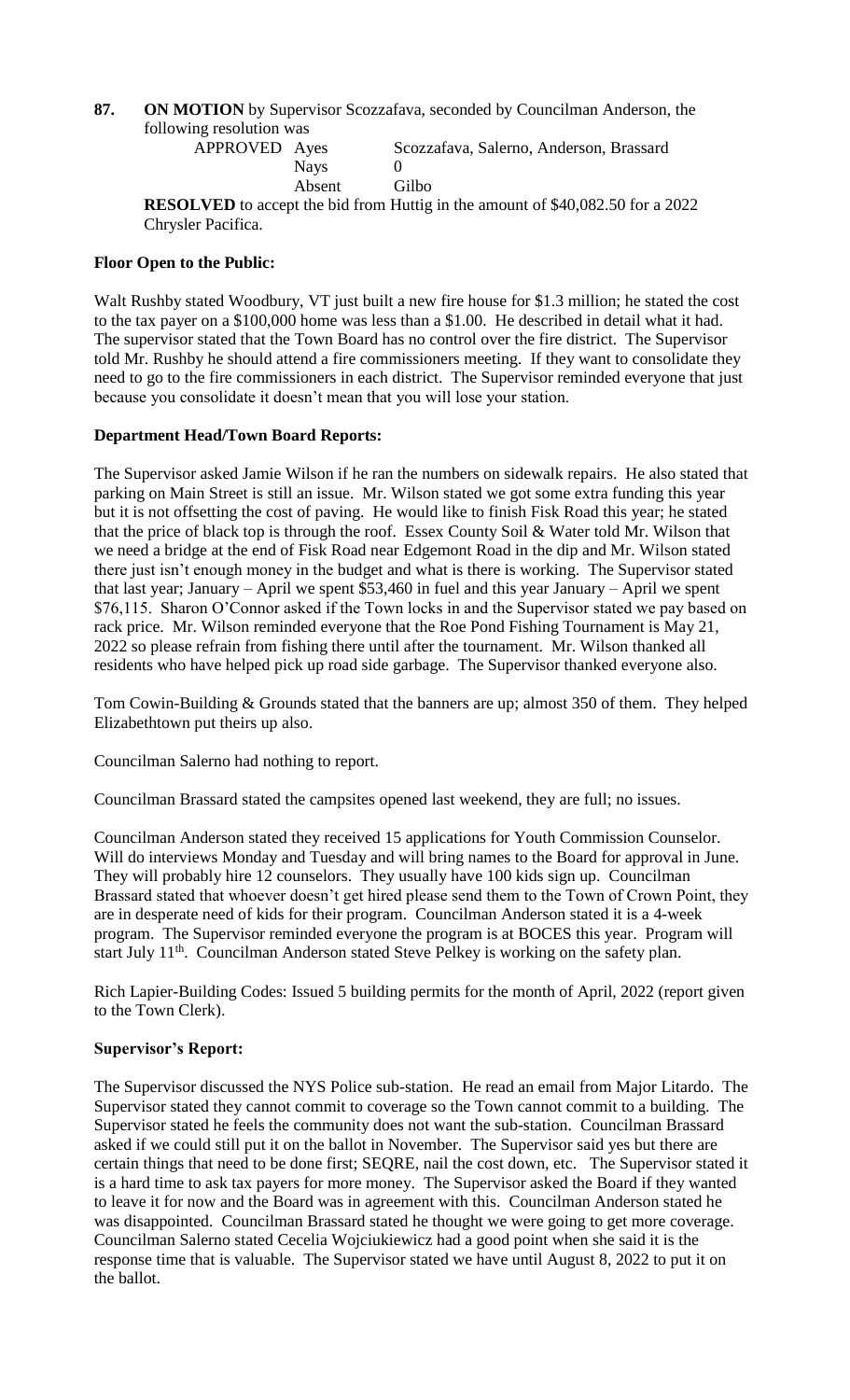The Supervisor stated we need to review our water turn on and shut off policy; fee is \$35.00; revenue last year was \$420.00, spoke to the Town Clerk and Water & Sewer Superintendent and it's not worth the aggravation. Also, we need to look at our policy regarding snow birds who are on the 6 month billing cycle.

The Supervisor stated we are still waiting to hear on the Millbrook Bridge/Pier where it floods every year.

The Supervisor spoke to Joseph Zalewski at the NYS DEC regarding the outhouses near the boat launch in Port Henry. They are going to retrofit the bathrooms with pumpable toilets.

The Town of Moriah Senior Citizens are having a trunk sale on Saturday, May 28, 2022 from 9am-2pm at the Train Station in Port Henry. To reserve a space or for more information call 518- 546-7959 or 518-546-9965.

The Town's request to have the speed reduced in Grover Hills has been denied by the NYS DOT. The Town may be able to do it by Local Law; the Town Attorney is looking in to it.

The Supervisor stated he will be retiring. He read some scenarios on how to move forward:

If he retires prior to August 8, the Town Board can appoint his replacement but that individual would HAVE to run in this fall's election to complete the Supervisor's unexpired term; December 31, 2023.

The Board could also leave the position vacant and the Deputy Supervisor would assume the duties of Supervisor at no increase in pay until the fall election. As Deputy the Town would have NO vote on the Board of Supervisors.

If the Supervisor waits to retire until after August 8, the Town Board can appoint a new Supervisor that would fill the unexpired term and NOT have to run this fall.

The Supervisor stated he will wait until after August 8, 2022 to retire then the Board can appoint a new Supervisor; he said the Town will be in good hands. Walt Rushby thanked Tom and said he did a great job and he wishes him well.

# **Resolutions:**

| 88. |                |             | <b>ON MOTION</b> by Councilman Brassard, unanimous second, the following |
|-----|----------------|-------------|--------------------------------------------------------------------------|
|     | resolution was |             |                                                                          |
|     | APPROVED Ayes  |             | Scozzafava, Salerno, Anderson, Brassard                                  |
|     |                | <b>Navs</b> |                                                                          |
|     |                | Absent      | Gilbo                                                                    |

**RESOLVED** congratulations to Kendrick Peters on achieving the rank of Eagle Scout.

**89. ON MOTION** by Councilman Brassard, seconded by Councilman Salerno, the following resolution was

| APPROVED Ayes |             | Scozzafava, Salerno, Anderson, Brassard |
|---------------|-------------|-----------------------------------------|
|               | <b>Navs</b> |                                         |
|               | Absent      | Gilbo                                   |

**RESOLVED** authorization to go to bid for repair/replacement of Court House roof and replacement windows using stimulus money.

Discussion: The Supervisor stated this is a good expense; it is a slate roof; will go to bid.

**90. ON MOTION** by Councilman Brassard, seconded by Councilman Anderson, the following resolution was

| APPROVED Ayes |             | Scozzafava, Salerno, Anderson, Brassard                                       |
|---------------|-------------|-------------------------------------------------------------------------------|
|               | <b>Nays</b> |                                                                               |
|               | Absent      | Gilbo                                                                         |
|               |             | <b>COLVED</b> due to leak of lifequards, open Pulyagge Rev Reach only for 202 |

**RESOLVED** due to lack of lifeguards, open Bulwagga Bay Beach only for 2022 season.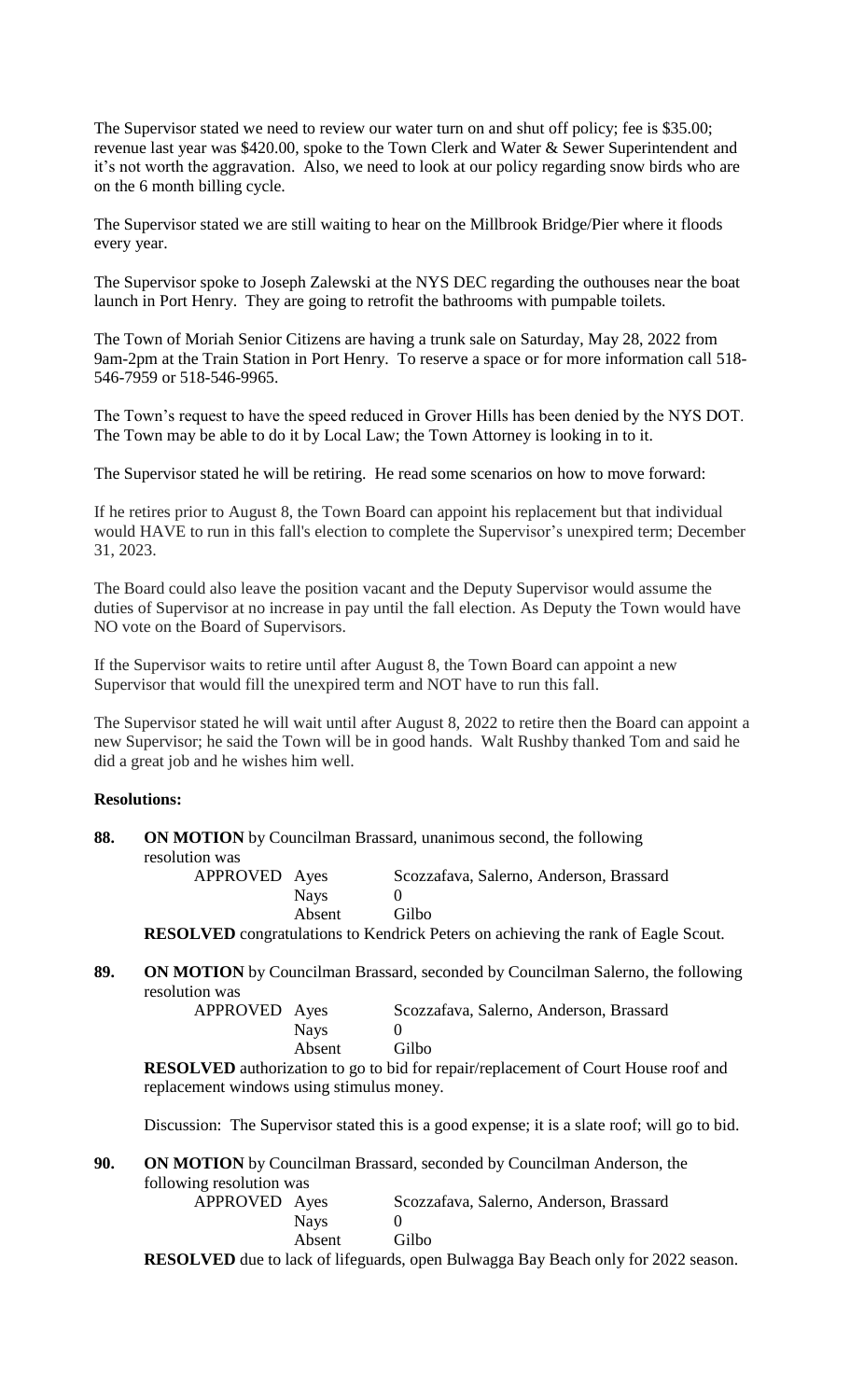Discussion: We currently only have 2 lifeguards; 1 is for half the summer only.

**91. ON MOTION** by Councilman Anderson, seconded by Councilman Brassard, the following resolution was

| APPROVED Ayes |             | Scozzafava, Salerno, Anderson, Brassard |
|---------------|-------------|-----------------------------------------|
|               | <b>Navs</b> |                                         |
|               | Absent      | Gilbo                                   |

**RESOLVED** authorization for Supervisor to sign post closure landfill monitoring agreement with Adirondack Landfill Services for 2022; \$1,902.00.

Discussion: Councilman Brassard asked if this was for the old landfill, he thought we were done with it and the Supervisor stated one part was completed but we will always have to monitor it.

**92. ON MOTION** by Councilman Brassard, seconded by Councilman Anderson, the following resolution was

| APPROVED Ayes |             | Scozzafava, Salerno, Anderson, Brassard |
|---------------|-------------|-----------------------------------------|
|               | <b>Nays</b> |                                         |
|               | Absent      | Gilbo                                   |

**RESOLVED** to pay for generator; Water District #3; Broad Street; \$34,950.00 (was budgeted in 2021, just installed).

**93. ON MOTION** by Councilman Brassard, seconded by Councilman Salerno, the following resolution was

| APPROVED Ayes |        | Scozzafava, Salerno, Anderson, Brassard |
|---------------|--------|-----------------------------------------|
|               | Nays   |                                         |
|               | Absent | Gilbo                                   |
|               |        |                                         |

**RESOLVED** approval to do transfers in budget as needed.

**94. ON MOTION** by Councilman Salerno, seconded by Councilman Brassard, the following resolution was

| APPROVED Ayes |        | Scozzafava, Salerno, Anderson, Brassard |
|---------------|--------|-----------------------------------------|
|               | Nays   |                                         |
|               | Absent | Gilbo                                   |

**RESOLVED** approval to do adjustments in water and sewer as needed.

**95. ON MOTION** by Councilman Brassard, seconded by Councilman Salerno, the following resolution was

APPROVED Ayes Scozzafava, Salerno, Anderson, Brassard Nays 0 Absent Gilbo

**RESOLVED** approval to pay end of month and monthly warrants.

**96. ON MOTION** by Councilman Salerno, seconded by Councilman Brassard, the following resolution was

| APPROVED Ayes |             | Scozzafava, Salerno, Anderson, Brassard |
|---------------|-------------|-----------------------------------------|
|               | <b>Nays</b> |                                         |
|               | Absent      | Gilbo                                   |

**RESOLVED** to advertise for Water/Wastewater Treatment Plant Trainee.

#### **Floor open to the public:**

N/A

The meeting adjourned at 7:41pm.

# **Abstract Distributions: Claim Numbers:**

| \$2,833.15 |
|------------|
| \$1,872.66 |
|            |

2022/575-590